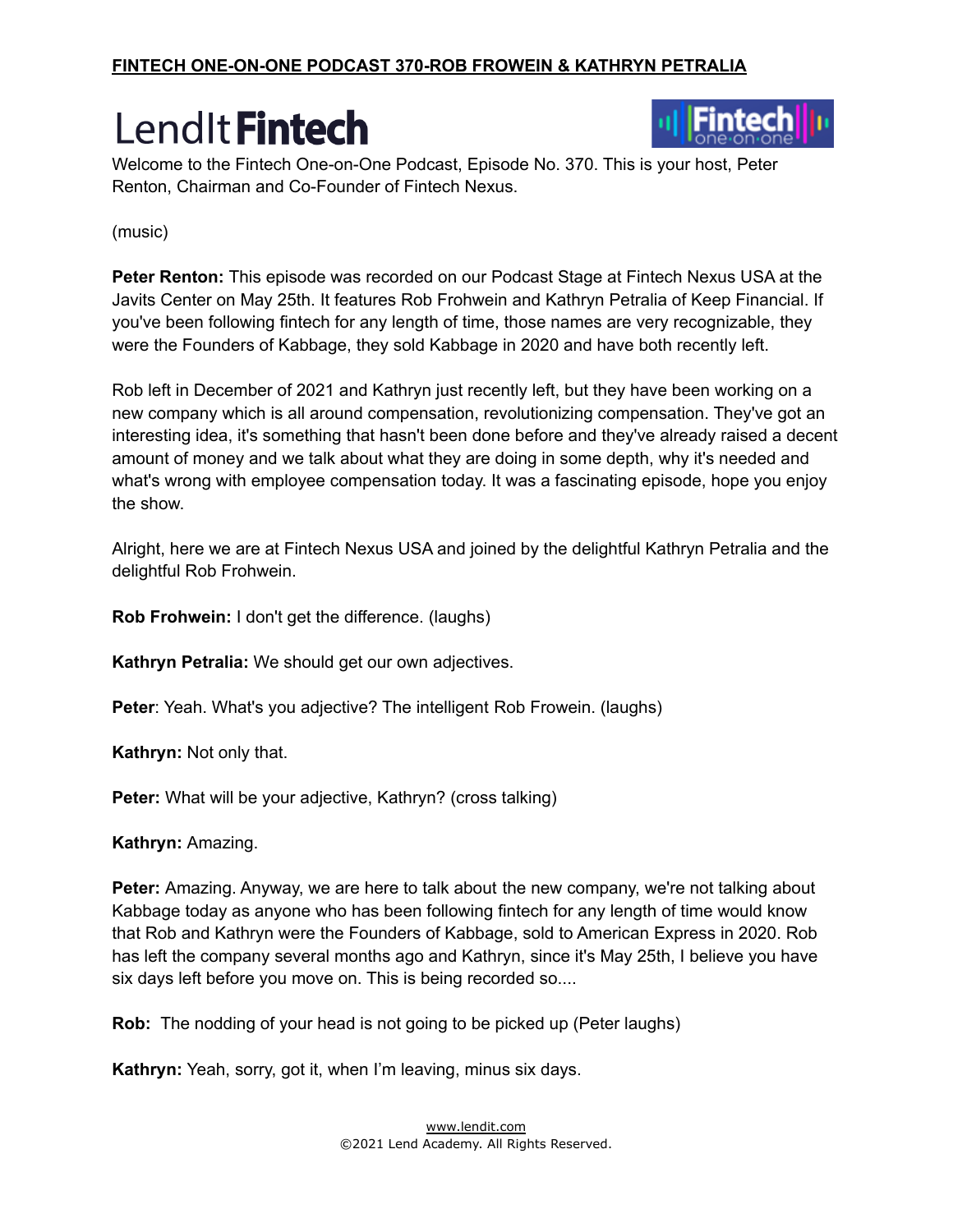#### **FINTECH ONE-ON-ONE PODCAST 370-ROB FROWEIN & KATHRYN PETRALIA**

### LendIt Fintech



Peter: Alright. So, let's get started by, maybe I'll start with you, Rob. You left Kabbage in 2021, I'm not sure what month it was.

**Rob:** December.

Peter: December, okay, so it's been almost six months.

**Rob:** December 17th.

**Peter:** Okay, a Christmas present. So, what have you been doing for the last five months?

**Rob:** I tried my hand at gardening although I worked on that even before I left, but pretty immediately came up with the idea for this new company, really started, you know, putting together a pitch deck for what might look like back then, what I do and I have some ideas as I sort of think about how to present those ideas. I think about how those ideas would actually generate revenue and hopefully, profit and so I spent the next several weeks doing that.

**Peter:** Okay. Kathryn, you still are gainfully employed right now, did you want to take some time off as well? You're going straight into a new venture with Rob, what do you think of him after about 12 years at Kabbage? (laughs)

**Kathryn:** Yeah. It's just sort of like a dancing team that you hear about, now working with him. No, I don't want to sit around, I'm a terrible gardener, my husband would not like to have me just puttering around the house so let's get busy.

**Peter:** Okay. So, let's talk about the idea for Keep Financial. You know, you said you thought about this, not working on it right away, did you have the idea while you were still at Kabbage?

**Rob:** No, not while I was still at Kabbage, but I was thinking about, I'll try to make a long story short.

#### **Kathryn:** Good luck.

Rob: Kathryn is about to put me on a stopwatch here. What I was thinking about, I used to practice law, did you know that?

#### **Peter:** I did.

**Rob**: Okay. I used to practice law and 20 plus years ago, I represented a doctor who graduated at Harvard Medical School and took a job in this very small rural town in Southern Georgia. And so, he had offers all over the country, but yet he decided to move to a town that he had really never been to and had no connection with so you might ask, why would he do that. And it was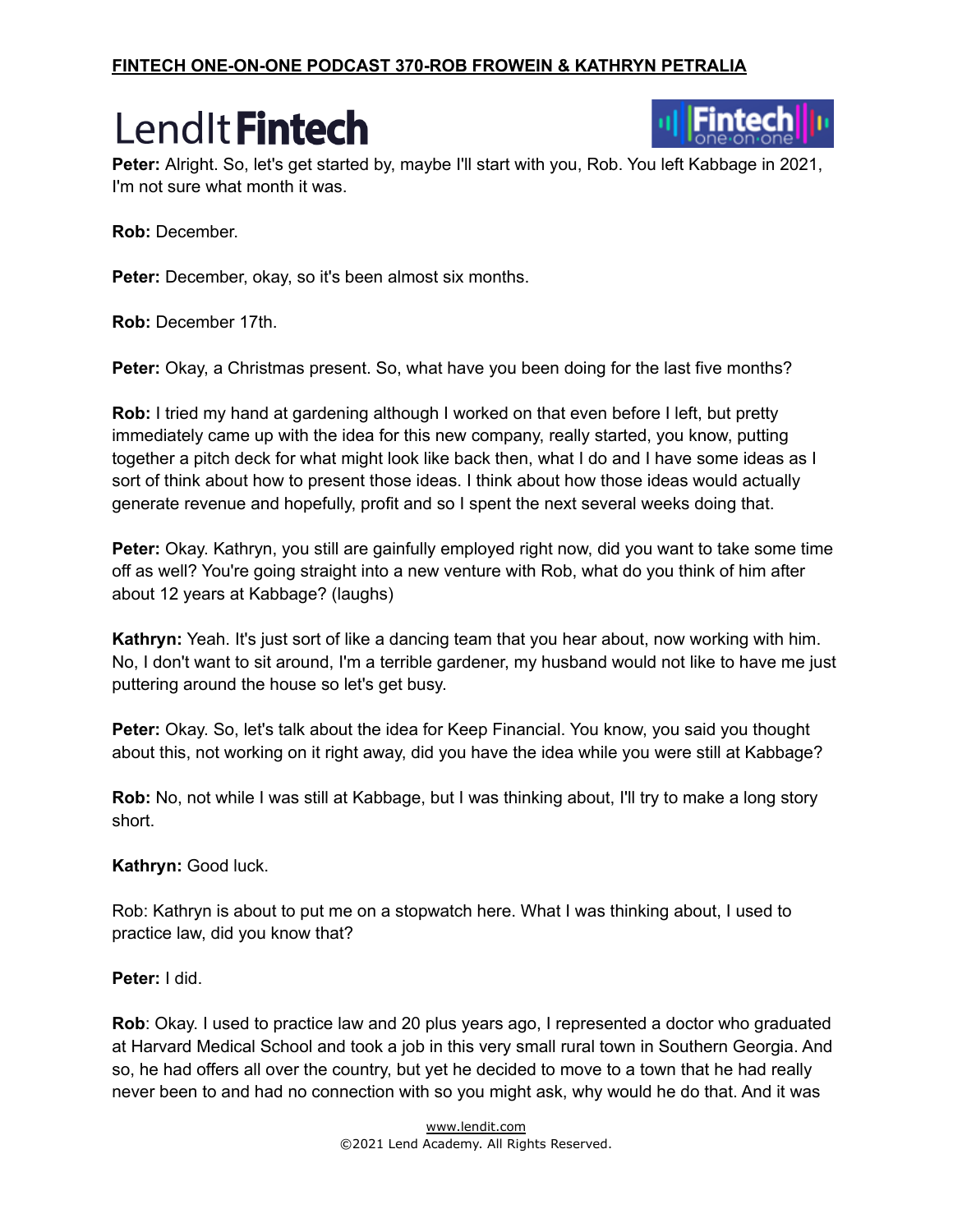

because the local health system had given him a \$400,000 forgivable loan, basically, here's \$400,000, stay with us for four years and we'll forgive it.

You know, I was thinking about the world of recruiting and retention, how difficult it is and I thought, you know, if you were going to take this concept, not \$400,000, but how do you make it a current day platform that any employer in any place would be able to implement it. Of course, fintech, I'm doing a talk here tomorrow, fintech came to mind as a way to actually implement way to actually create a situation where you give cash today to an employee and create an obligation for them to stick around for whatever period of time you decide.

**Peter**: Right, right. So, it's a pretty different business to Kabbage completely and I'm curious then this retention, you obviously had hundreds of employees at Kabbage, you retained many of them, I know many of them were there for many years, but is this something that was an issue at Kabbage because obviously there's the.........you have the stock options and there's different types of retention programs that are already in place, what's wrong with that?

**Kathryn: I** must say working with, managing, retaining, attracting talent was the thing we spent most of our time on.

#### **Peter:** Right.

**Kathryn:** I mean, it was really pretty remarkable when you look back on it, how much of all of our management team's time was spent doing that so we were always trying to figure out different ways to do it. I think people, Rob told the story earlier, I think it's great, we had a really great culture, our people loved working there, they had great friendships, but people would leave anyway even though they loved it and they will do it for money.

**Peter:** Right, right, okay. So then, tell us a little bit about how it's going to work, what's the concept, how are you going to put it into practice?

**Rob:** We were thinking about how the structure is, we realized, look, we want to give employees access to cash now, we want them to be obligated to stick around the company or if they leave early to be able to have an obligation to pay it back, we want to have a pretty flexible architecture for an any vesting term and any employer to be able to implement it. We also wanted to have the right tax outcome too because when you're paid the signing bonus upfront from the company or you receive any kind of bonus that is taxed immediately upon receipt.

So, we wanted to structure this in a way that the employee would not incur taxes until those amounts were effectively forgiven and that's what we did. So, what happens is an employer signs up on the system, they want to issue you, Peter, a Keep bonus, they basically say we're going to give you a \$100,000, they talk with you about this, after two years, 50% and they're making this up, they can do whatever they want. They can decide the amount of money, they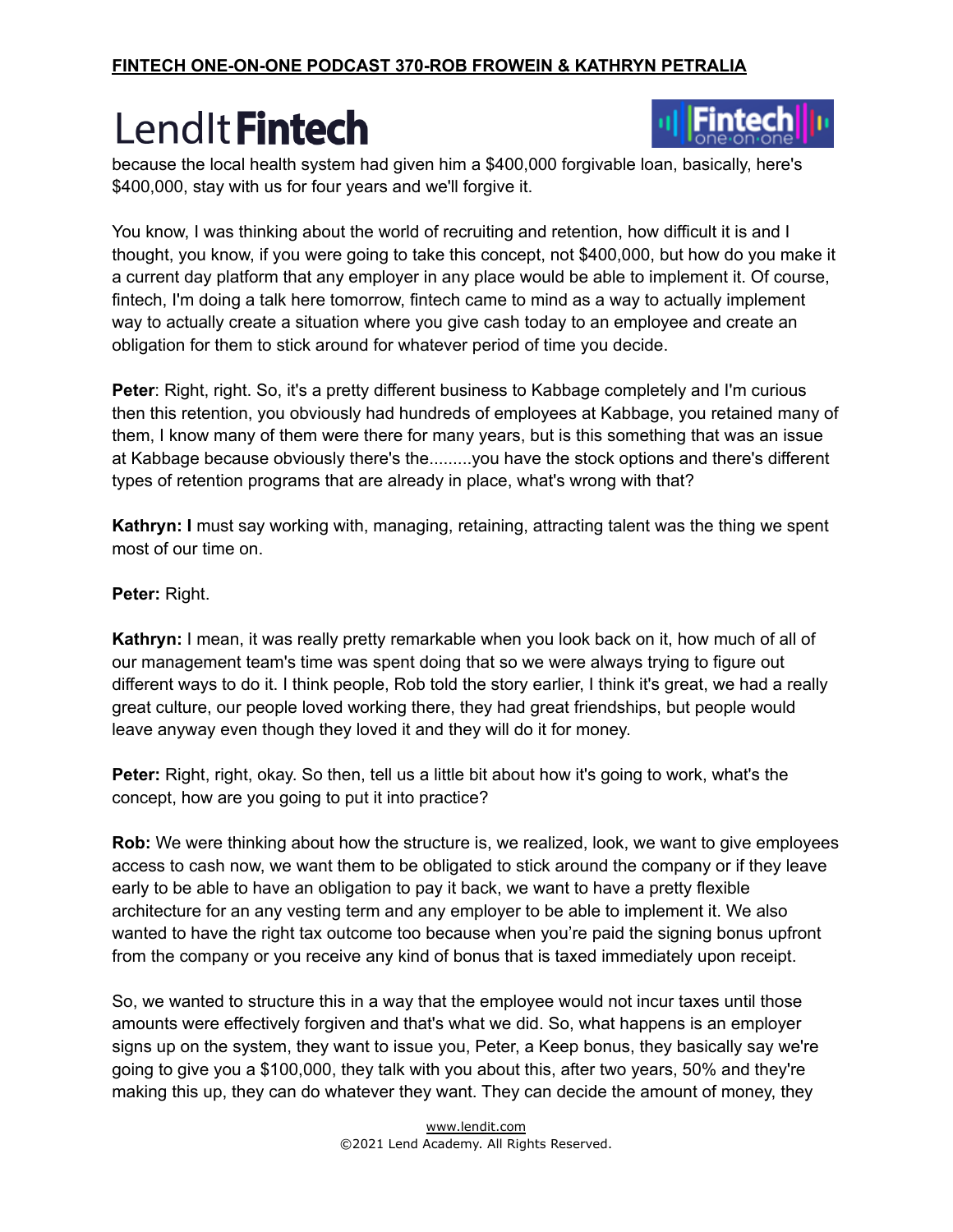

can decide exactly what their investing schedules so in this example I'm using \$100,000 in two years, 50% of it to vest and then the rest of that quarterly thereafter for the next eight quarters.

You could set up that plan, you receive the money today and what's really important, from our perspective, is we'll have a lot of employees who are gaining access to more cash earlier in their career, what it does is really drive wealth creation. Salary doesn't really often drive wealth creation, but receiving larger portions of money at a regular time is what drives wealth so you have an opportunity to invest that, to maybe pay down a mortgage or put it down payment on a house, to be able to pay down student debt, to be able to start contributing to a 401(k) Plan or a 529 Plan, whatever they want and so we're going to have a lot of these employees coming in. And then the next vision for this company is to also be able to provide those other financial services to the large pool of employees coming in.

**Peter:** Right, right. So then, I'm curious about, companies would not do this themselves?

**Kathryn:** Well, you know, it's interesting, there are many types of bonuses right now that have a retention element. There's a sign-on bonus, there's tuition reimbursement, there's relocation, employee referral, a lot of bonuses that have this time-based component, but most companies don't have a system that does that. Somebody gets a sign-on bonus and they leave eight months later, like some person usually has to say oh yeah, I got to get that money back from them, let me tell them that they need to give it back to me.

You know, it's not a very I think well-refined system in most companies, they give the bonuses up, but it's hard for them to track them and manage them and the whole idea of it vesting and for the employee to have access totally shows them what is vested and what has been repaid on their behalf. I think that's a really viable tool for the employee to remember as well as for the employer,

**Rob:** Can I do a value-add, do you mind, Kathryn?

**Kathryn:** You won't be Rob Frowein if you didn't do that. (Peter laughs)

**Rob:** So, if you really want to institutionalize this inside of the company, you're going to be managing vesting schedules for tremendous number of employees, you're going to have to deal with the proper compliance regulation and documentation in every state, you're going to have to deal with onboarding and off-boarding friction, what happens when there's an unvested amount, how to collect it. As Kathryn was saying, all of those things are very difficult and so I go back to the example from 20 years ago which still hasn't been done.

Two large law firms hired, eight weeks later we had the document negotiated and we did the deal and it was one vesting plan and they used the same concept for three different people. So, there's just no ability to bury it plus you have to take the cash all up front, you have to take it all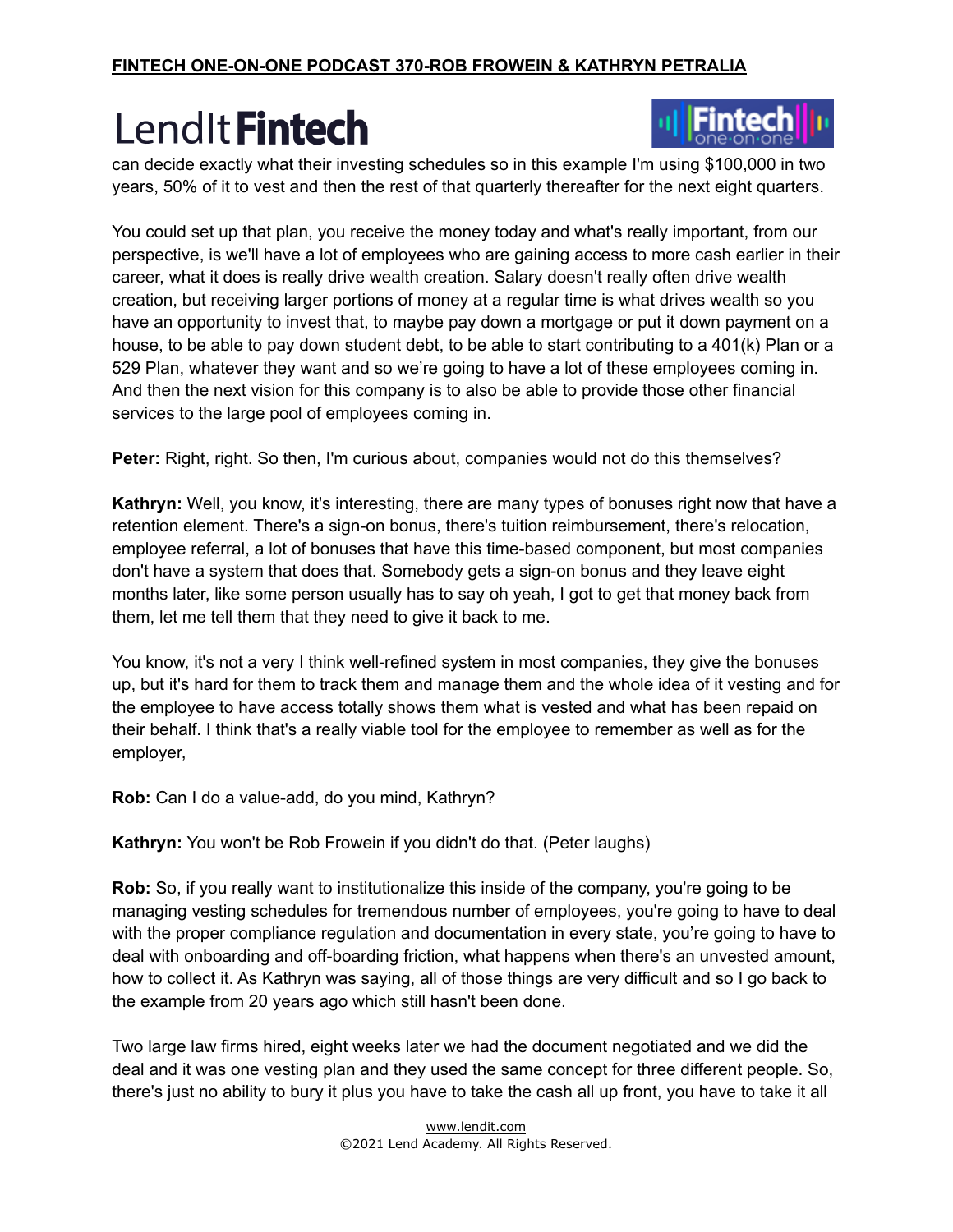#### **FINTECH ONE-ON-ONE PODCAST 370-ROB FROWEIN & KATHRYN PETRALIA**

### LendIt Fintech



right away, it's the way that worked. This situation we can give, you know, optionality to the employee to draw down when they might want to draw down, use it how they might want to use it, put it on whatever else.

**Peter:** So what you are providing then....you're providing infrastructure, it sounds like it's not just software, you know there's compliance pieces to it, I mean, you're creating the entire backbone.

**Rob:** Well, think of it from this perspective, I think probably ten years ago, everybody thought oh, I keep my cap table on an Excel spreadsheet, right.

**Peter:** Right.

**Rob:** And what is this company Carta, can I do that myself, but when you get into Carta you realize the flexibility of Carta and all of the little pieces of it and the benefits of it then you realize it's a much more complex thing and it takes a huge headache off your shoulders. Compensation is broken and, you know, we believe we can help to fix it and let's talk about that, like how is compensation broken?

**Kathryn:** I think a lot of the challenge is around variable compensation so whether it's equity, options, RSUs, the type of compensation that a lot of employees get and they want, but they don't understand it and most of them don't actually have the ability to influence the outcome. The stock goes up, the stock goes down, think about all the people who work for all the major tech companies and most of them are now under water if they were hired after 2018, just in the last few months and that's really demoralizing and it actually makes you, you know, care less about the company and less about the work because a lot of what you thought was going to be your future wealth has now evaporated.

**Peter:** So, could you see a time where fintech companies or just any kind of fast growing company goes away from stock options and goes to more of a cash base compensation type reward?

**Kathryn:** I think it depends on the stage of the business, I think super early stage like startup, there's always going to be an equity component there, but as the business grows, as you hire different types of people, options just make less sense for, you know, certain employees after a company is in a certain stage which I think, yes, I think you can say cash come in and replace a lot of that.

**Peter:** Right. Let's talk about capital because obviously that's kind of your area of expertise, I mean, there's obviously going to be some companies that probably could afford to fund this themselves, I mean, depends on how big a program they have, but are you lining up, you know, funding lines with a bunch of different companies to bundle with?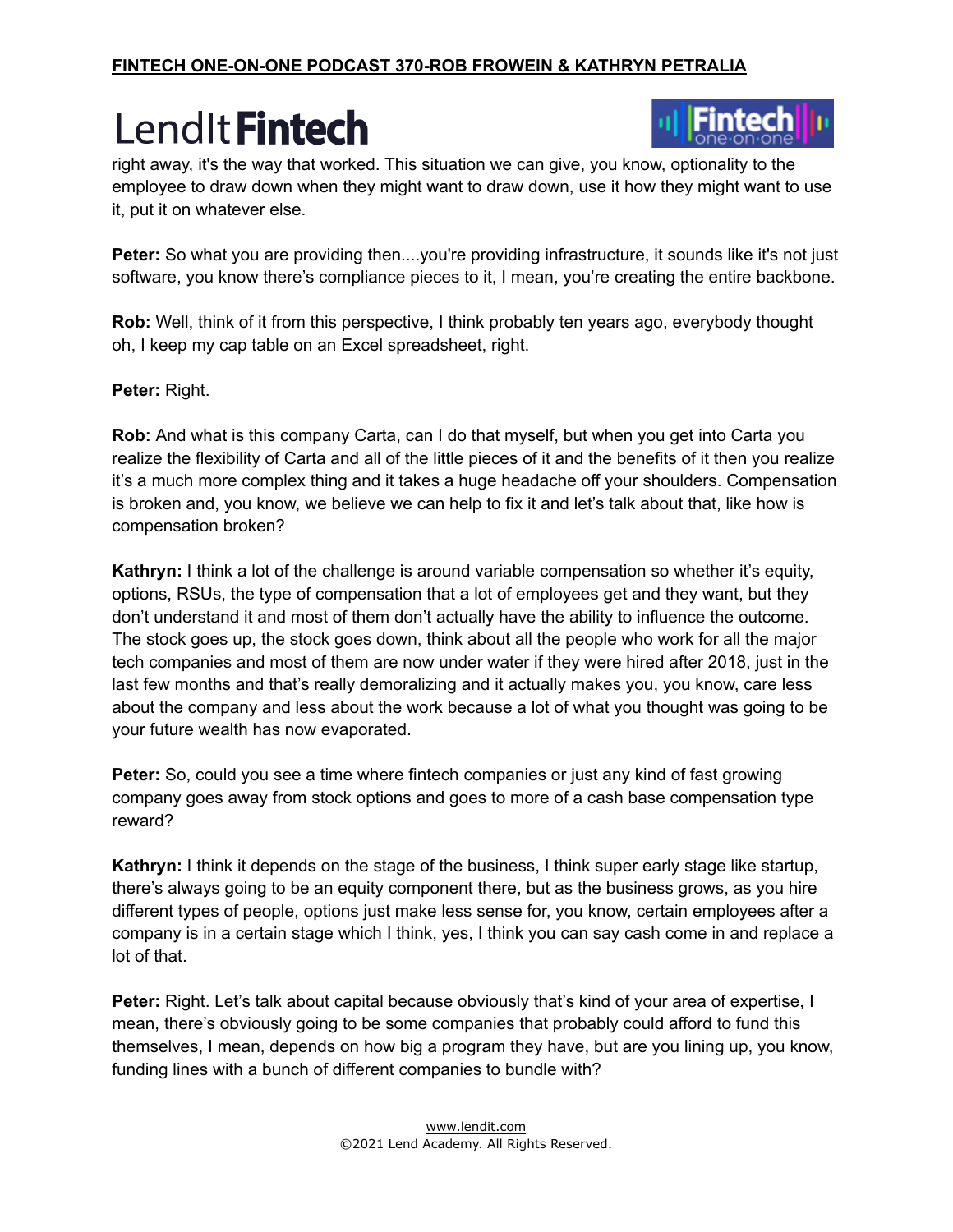

**Rob:** Yes. So, the model is basically, it's one of really three things, either employer-funded, employer-guaranteed so we provide the capital with a guarantee from the employer or we help them arrange direct borrowing from a third party so we're spending a lot of time with folks who would like to fund those businesses directly. You're right, it depends on the size of program, depends on their balance sheet, what that capital is earmarked for, all of those things.

**Peter:** Right, got it, okay. And no one's done this before, right, you're basically inventing a new product.

**Kathryn:** That's right.

**Rob**: Yeah, absolutely, which is I know sounds ridiculous, but it does appear that way.

**Peter:** Right, interesting. So, I imagine one of the challenges is going to be, like for instance, our company, Fintech Nexus, we use a company called Trinet to manage all of our payroll, our benefits, the whole nine yards. If we were going to do something like this, we'd have to integrate with them I imagine or is this outside of that or how are you kind of planning to integrate?

**Rob:** I mean, you can basically say to Trinet, like we'd like to start implementing this program so you can probably do it separate and apart from that or you can ask Trinet to implement it. So, we are talking to some PEO players and staffing companies right now, I mean, it's really a gigantic market in terms of the range of companies we can work with, but for the most part, we don't need to implement. So, if an employer is doing this directly, it's a totally cloud-based system, doesn't touch IT, we were warned to stay away from IT so we have, they can implement it, we can report out to any of the systems so you can look at total rewards inside of a company so we can report out to it, but over time, we'll do more integration mostly so that we can help the analysis side of this because there's a big data science piece.

**Peter:** Right. I can imagine that that's really…..you guys, there's a strong suit. Before we get into that, I want to talk about the business model. So, how are you guys going to make money?

**Rob:** Let's assume it's an employer that is funding it themselves, we charge them a percentage of their total bonus amount, right, so if they're doing a million dollars in Keep bonuses to their employees, we'll charge a small percentage of that just to have the people on the system, to have them there for four years or three years or however long and to manage collection and servicing should they leave.

**Peter:** Right. You know, this isn't just for high paying tech jobs, right, I mean, is it any company or who's the target market?

**Kathryn:** It's honestly any company in any role, people tend to think that it's for the highly compensated employees, but honestly, there's so much attrition that happens with folks who are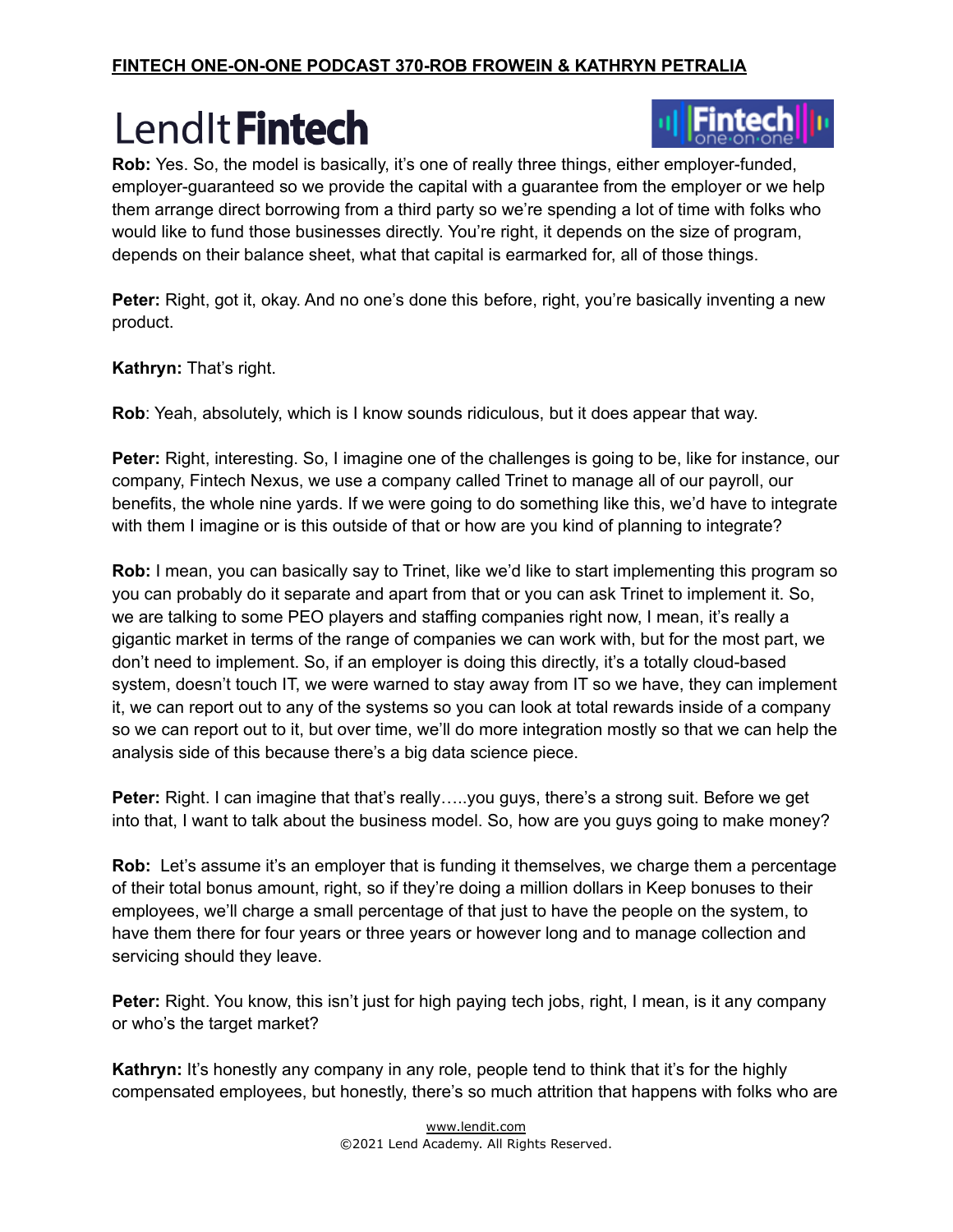

hourly, who are entry level roles, you know, high velocity, high through put jobs and it's really expensive for the companies to have to re-train those individuals and frankly, it erodes those employees' wealth when they change jobs on whether they're getting it or not, typically doing it to get a much higher salary.

**Peter:** And they'd probably be really thankful for like \$10,000 forgivable loan, right, it's like a \$10,000 bonus for them because a lot of these people are living paycheck-to paycheck. That would be pretty appealing, I imagine.

**Kathryn:** And it costs a lot more than that to train somebody new and get them in and make them successful.

**Peter:** Right, right, interesting. So, do you think…….is this sort of the future of compensation? I imagine you're pretty bullish since you've just started the company, but I could see how there is a real opportunity that…..as you say it makes business sense. You could try an increased retention, you've got lots of turnover.

**Rob:** Yeah. I can see the twinkle in your eye because (Peter laughs), you know, it's funny as we start talking about it, people realize just how enormous the opportunity is.

#### **Peter:** Right.

**Rob:** There was \$8.9 Trillion in compensation paid in 2020, only 2.3% of that was designated as bonuses. You know, in our mind, this is kind of like the Uber moment where they go, this is not about look at the market size of taxis, it's like let's look at transportation and how something like Uber or Lyft could change transportation. We believe that 10/15% of all compensation paid should have infused within it retention and then what we'll release in a few months is also how to embed performance aspects into it as well to accelerate vesting. So, the idea is you could start driving more of your employee-base towards sticking around longer for good reason because the company has given you access to cash and it allows you to accomplish something, but also potentially get your next Keep bonus more quickly based on hitting performance targets.

**Peter:** Right, right. And I imagine like that 2.3% you mentioned, I mean here we are in New York City where there's probably a huge chunk of that 2.3% probably went to highly compensated people who got massive bonuses at Christmas time of whatever so you take that away and it's probably a much smaller percentage. I can see that from our perspective as a company is….I mean……..

**Rob:** Well, we'll send you the contract (Peter laughs) after the podcast, Peter.

**Peter:** Okay.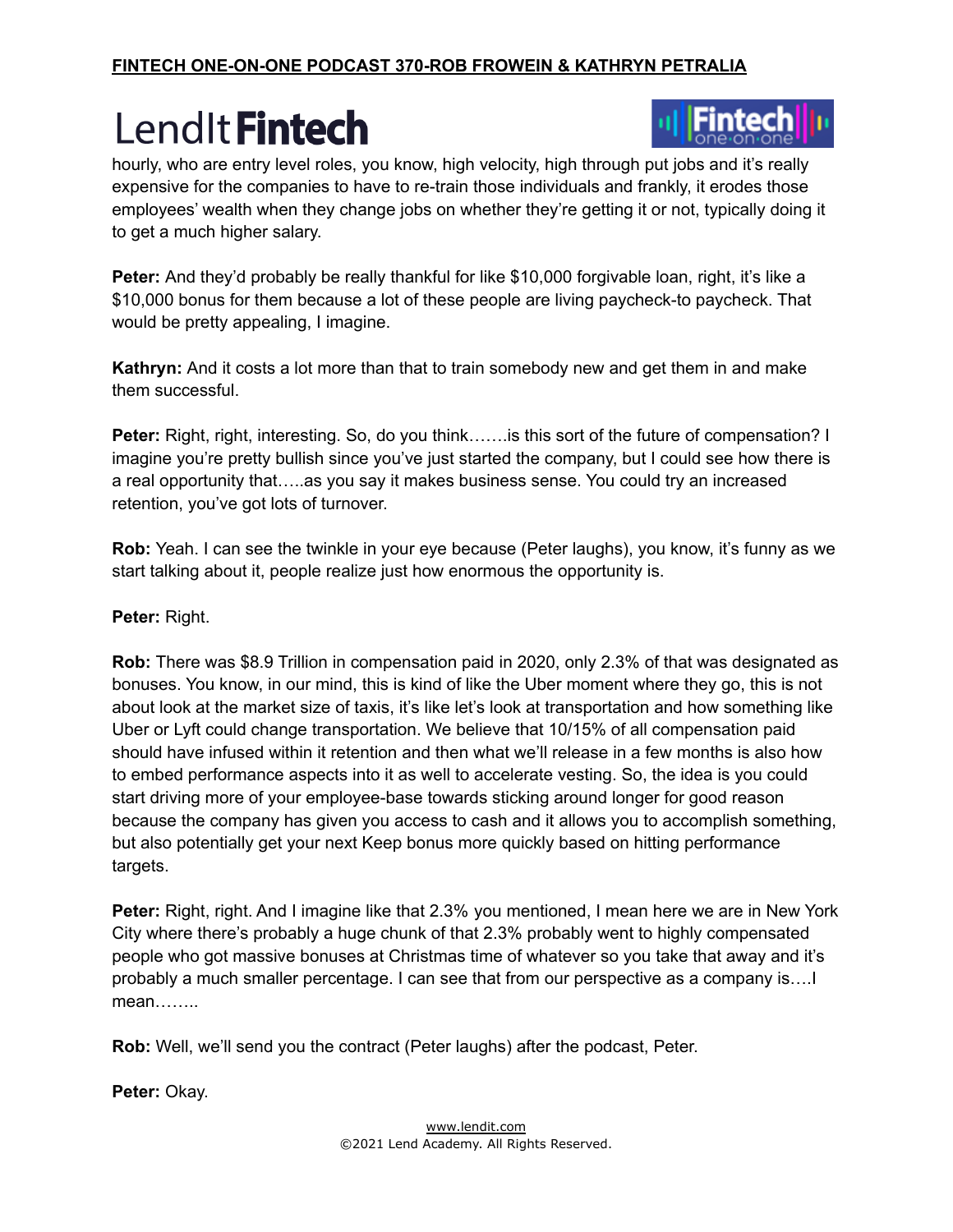

**Kathryn:** Just to give an example of what that could look like and Rob talked about this, but let's say somebody makes \$150,000 a year and may say, you know what, I choose to take \$50,000 now and I'll take \$100,000 over the course of the year. The other opportunity I think is with actual year-end bonuses, the big companies, not that I've been around one for the last 18 months or anything (Peter laughs), the day after bonuses were paid, everybody holds their breath and they just wait for the resignations to compile again so change the paradigm there, change the conversation so that the bonus happens and then people are signing up for more. So, they're saying hey, I'm going to stick around for the next 12 months, you know, move the bonuses, move them into the cycle so that you're not dealing with that all on, you know, February 16.

**Peter:** Right, it makes perfect sense. I think I'm getting sold here on the whole idea because retention is something that is so important, you know, it's hard, it's hard to retain good people. You know, I love that whole idea, you take a \$50,000 bonus and then have a \$100,000 salary instead of a \$150,000 salary, that sounds really good. So, what about the tax implications? If you were sort of getting a forgivable loan, is that compensation in that year?

**Rob:** If companies hand out their own signing bonuses or hand out, you know, bonus compensations, it's taxed at time deliver, but the way that we've structured this as a loan from Keep to the employee with the employer being able to effectively pay down the loan over time, it has no effect really on the balance sheet. If they provide the cash, cash becomes an account receivable, right, because they're owed the money until they're not owed the money and the income statement doesn't take a hit at all which is really important because what you don't want to do is start issuing a bunch of Keep bonuses on your income statement looks swanky on the year you deliver them.

**Peter**: Yeah, I can see that.

**Rob**: That was an important part of how we structured it as well.

**Peter:** Right. And then the thorny piece here, and I know you've talked about this, is when they do leave, what happens?

**Kathryn:** So, what happens is they're put on a repayment plan, they have some period of time to pay it back before it becomes a one or two-year installment loan that they pay back over that period of time and a lot of these is determined by the employers themselves, like what the terms are and how it works and how they view repayment of that particular bonus is then it becomes something that they begin to repay.

**Peter:** Right.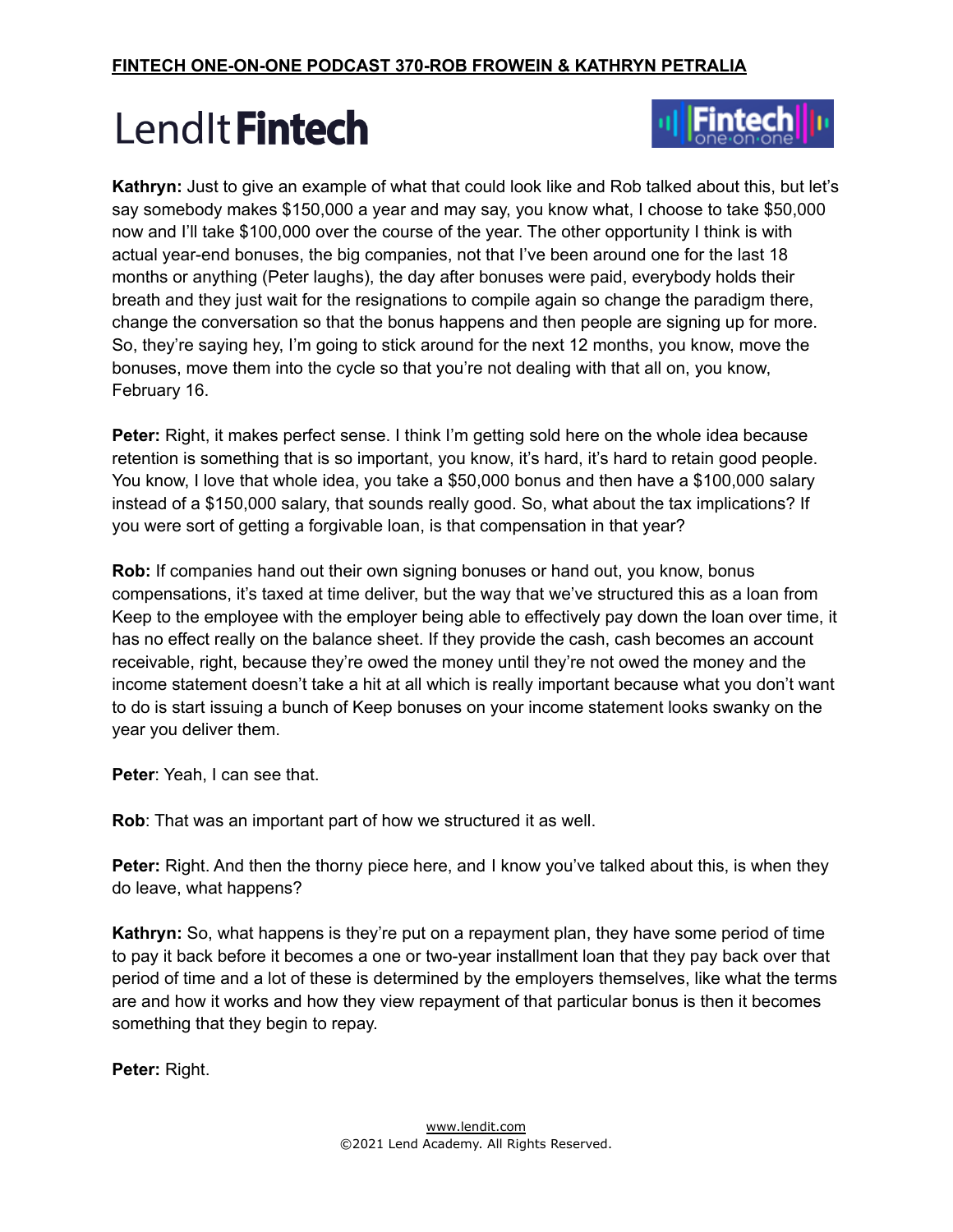

**Rob:** The only thing I'd add to that is most employees leave not because they're fired, but they voluntarily leave, right, so they go to a new employer, it is quite likely that they're going to say to the new employer is, give me what I had over there, which is a great form of business development for us.

**Peter:** Right.

**Rob:** And also, if an employee involuntarily separates from a company there's usually a severance and release agreement that's put into place and there can be some forgiveness on the outstanding debt, maybe not all of it and maybe some of it in exchange for their agreement to, you know, release the employer from any liability going forward.

**Peter:** Right, right.

**Rob:** And I can see, you know, where you've got people who have left, maybe they could negotiate part of a new package, hey, pay off my Keep loan as part of the…….

**Peter:** And probably get another one.(laughs)

**Kathryn:** That's right.

**Peter:** Right, okay. So then, what are you going to do, Kathryn, what's your role at this company?

**Kathryn:** I think it's going to be a lot like it was at Kabbage when we just got started, it's you divide and conquer. There's a lot to do and there are few people so it's kind of fun to get back to, you know, reading copy on websites and talking to customers and, you know, figuring out how money flows, things like that.

**Rob:** You know, Kathryn, at Kabbage she handled product, technology, data, people, policy.

**Kathryn:** That's enough

**Rob:** (laughs) That was enough. I don't actually know what I did so I'm counting the days until Kathryn joins and so is the team, I'm sure.

**Peter:** So, how big is the team?

**Rob:** We have a total of about 12 people fulltime working on it.

**Peter:** Okay.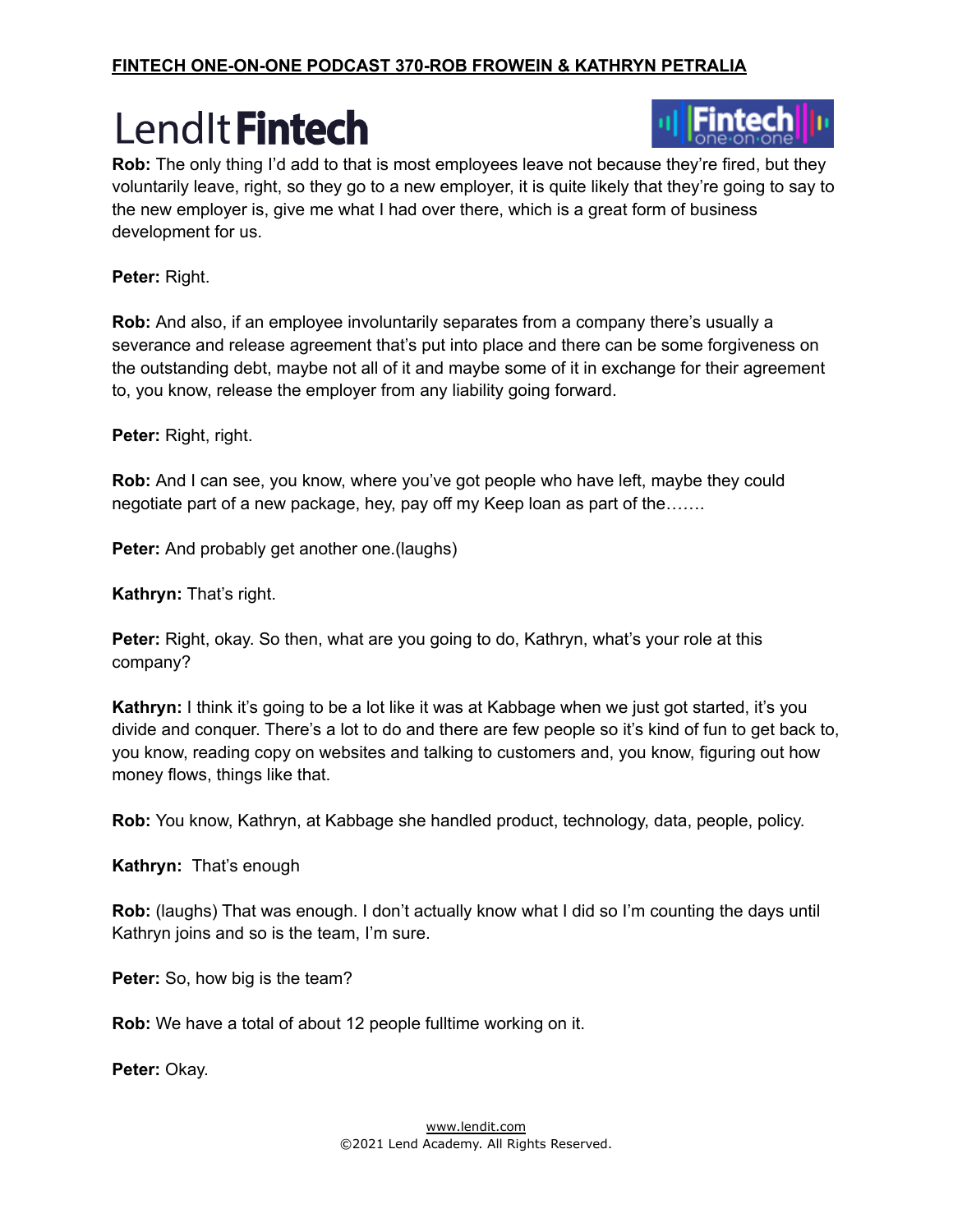

**Rob:** We have six fulltime developers that are not US-based right now, but I've been working with them and Kathryn and I have been working with them on various projects for the last several years so they're part of the team as well, but we're growing slowly.

**Peter:** Got to start some way. So then, what about the data science piece, like this is a whole area of rich data with, you know, payroll data has got all kinds of different components to it so how do you think you've got the data science piece?

**Kathryn:** I'll start. I think some of the ways you use that is to demonstrate to players how they can impact attrition, how they can attract talent, you know, what the actual financial outcomes are as a result of that activity. I think there's another really exciting opportunity to show sort of a DNI impact so you can see what happens, what are the actual outcomes for people who get these bonuses, how did they build wealth, how did they improve their financial situation, what changes in their lives. These are all things that can be measured and I think it will be really easy to do that and as Rob mentioned earlier, as you expand the product set to other financial services that they may want to have with us because we're already in the flow of funds for them then I think you get even more data that you can use to accelerate that announces.

**Peter:** So, can you tell us a little bit about how you envision the full product suite developing.

**Rob:** So, obviously we have this core product, right, which is retention-based, we'll infuse performance and also sort of unitry of investing so when I talk about that think about that as……you know, in healthcare it may be nurses' shifts, right, where you agree to do a certain number of shifts in exchange for receiving a bonus up front for doing it. And, by the way, if you work evenings and weekends maybe you get credit for two shifts, that'll be a performance model.

We also work with other independent contracting firms so think of the DoorDashes, Ubers, Lyfts and others of the world, they pay a of incentives. One of the really interesting use cases though, I want to bring up one that we were talking about earlier that one of the new customers, they work in a trade where people need to spend probably \$4,000/\$5,000 to buy the tools up front to be part of the trade and so what they want to do is issue Keep bonuses to them for \$4,000/\$5,000 so they can buy the tools and require them to be with the company for at least a year, like amazing use case that is, right, somebody being able to get into a trade.

And then beyond that, look, we're getting a huge number of employees who are getting a large amount of money earlier in their career, they need investing products, card products, banking products so we think the brand will expand and we'll be able to provide other services to those employees.

**Peter:** Okay, interesting. So then, you're thinking of this as a purely business-to-business type play versus B2C?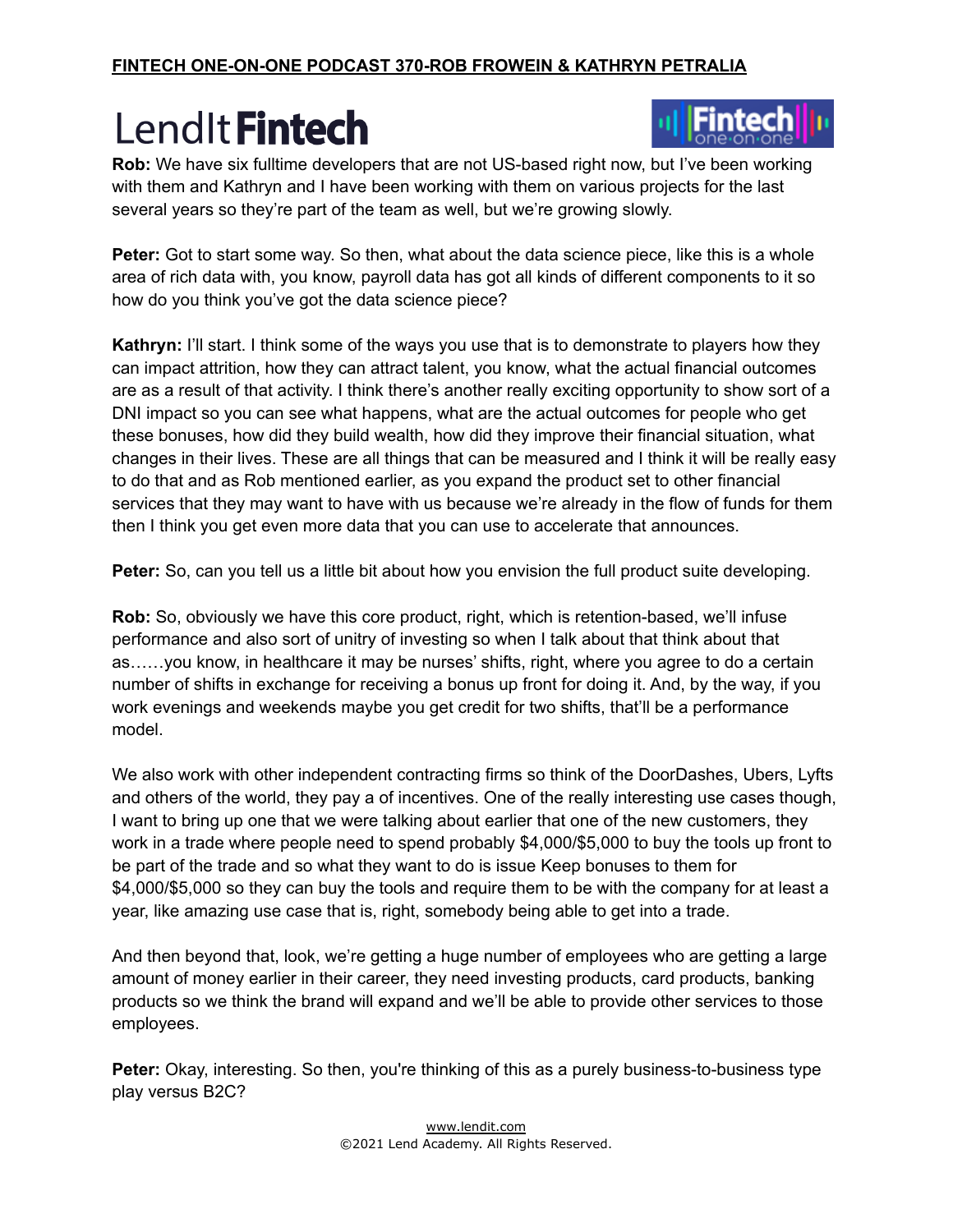

**Rob:** A lot of people bring up the daily wage stuff which obviously has both the B2B and B2Cs, let me put it this way, Kathryn and I spent a lot of time working in a credit business where there was a high cost of acquisition, right, we spent a lot of money to acquire small business customer, we've generated a lot of revenue, no doubt about it, we took a lot of risk. This is an enterprise sale with a credit-like return with really no credit risk so we think of that as the ideal for the company going forward and we're going to stick in that arena right now.

**Peter:** Right. So, how far along are you guys, do you have anything ready-to-go or are you still in product development?

**Rob:** We did our launch last week and we're starting to sign-up customers right now.

**Peter:** Okay. I saw the press last week, we talked about that on our new show and obviously you announced the seed round with Andreessen Horowitz. So, firstly, do you have people signed up here, is there any alpha customers or beta customers that you've gotten onboard?

**Rob:** We didn't bring any alpha or beta customers prior to launch, but we've got customers that are signing up right now.

**Peter:** Right now, okay.

**Rob:** So, we're about to start issuing our first bonuses, yeah.

**Peter:** How was the fundraising process for you guys, I mean, obviously you've got a track record that maybe was a bit different, it was just people starting their first company, but was it a pretty easy fundraising process?

**Rob:** I started talking to VCs in January, met with Andreessen on January 10th, they gave us terms on January 14th.

**Kathryn:** Which was like Kabbage, it was just that easy every time.

**Rob:** Now, the one funny part I'll share with everybody is Owen, he's a great guy, the guy who invested in the company called, said he did some background checking and he thinks we have one more in us (Peter laughing) cwas……

**Kathryn:** He was talking about Rob.

**Rob:** ….which was kind of like fuck you (Peter laughs), but maybe he's right, I don't know, one or more, right.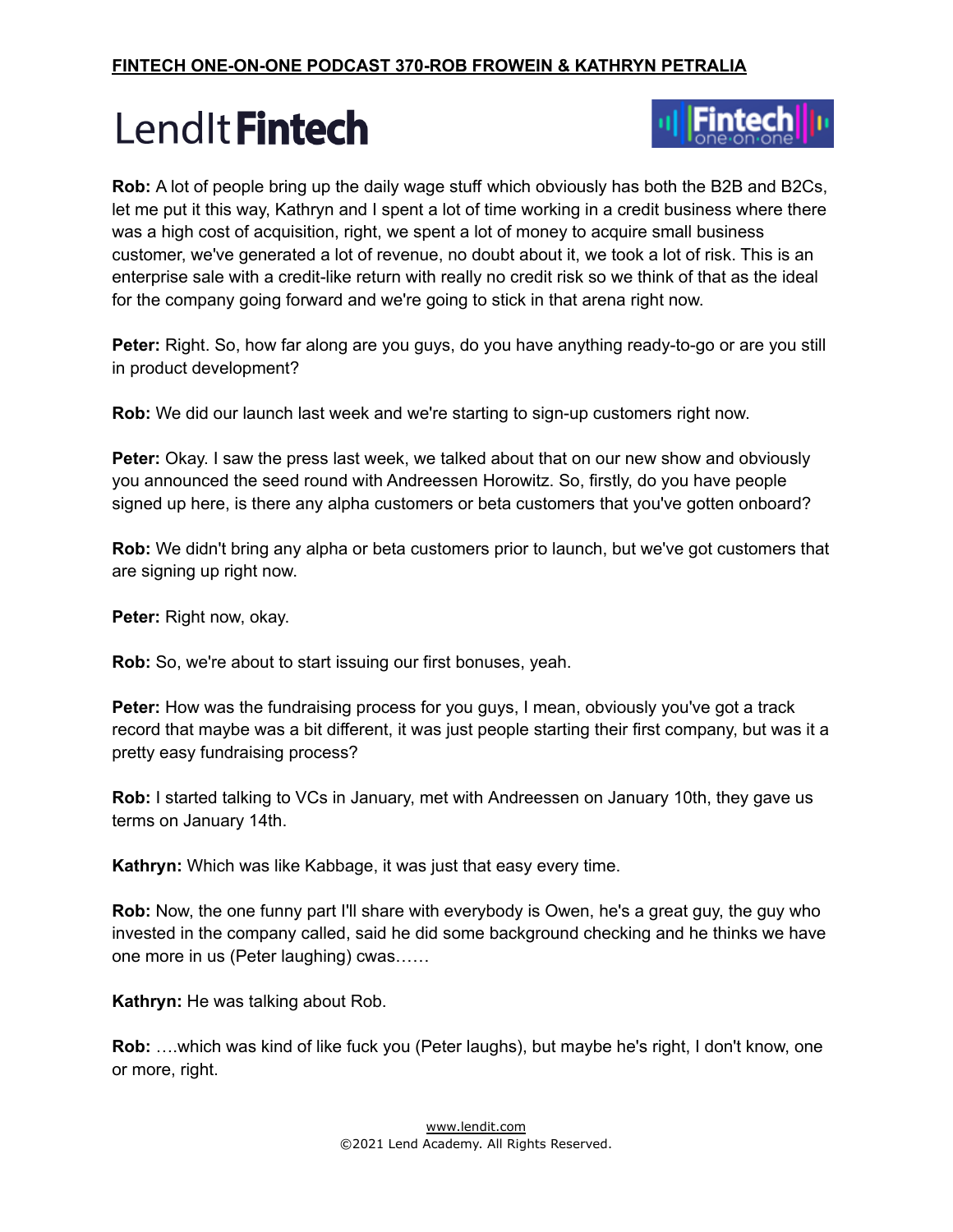

**Peter:** Right, okay. So, as we kind of wrap here I'd love to kind of get your vision for not just the company, but maybe we've touched on a little bit, but I'd love to hear from each of you about the vision for the company and then the vision for the new product category that you've invented.

**Rob:** So we say, keeping employers and employees together longer and happier, you know, we're very, very focused. You know, there's lots of really interesting...we've had employers come to us and say, hey, we love giving away trips to Hawaii or season tickets to the ballgame, but like what can you infuse retention and performance into so we really want to re-define compensation. I mean, there are lots of companies out there that, you know, will give you analysis around compensation or provide you with a payroll system or do all these types of things, but it's kind of fun to get in there and say, compensation is broken, it should be very different than it is today and we think that's a big opportunity. There's not a lot of people who focused on that.

**Peter:** Right.

**Kathryn:** I think work is changing too and if work changes then compensation should change. I've noticed in our town halls for the last couple of months when we introduced people, every month we have town hall, this is for Kabbage right now for me, we have town hall, employees come in and I would say more than half of them, especially folks who are working like customer service and sales & collections, they have a fun path they always tell and more than half of them have a fun path that they're a creator, they're an influencer, they have a side hustle, they have another gig and I thing as the future of work continues to change, the compensation needs to reflect that. It's going to be harder to keep those employees when, you know, potentially they really would rather work on something else.

**Rob:** Right. And guess what, these employees need to get those hustles started, cash, right. You know, we've done a lot of research before we started the business and what we were able to discern is people like cash.

**Peter:** Right.

**Rob:** Probably even more than season tickets to a football .....

**Peter:** To a ballgame, exactly, okay. Rob, Kathryn, it's always a pleasure chatting with you, best of luck on the new venture.

**Rob:** Thank you.

**Kathryn:** Thanks, Peter.